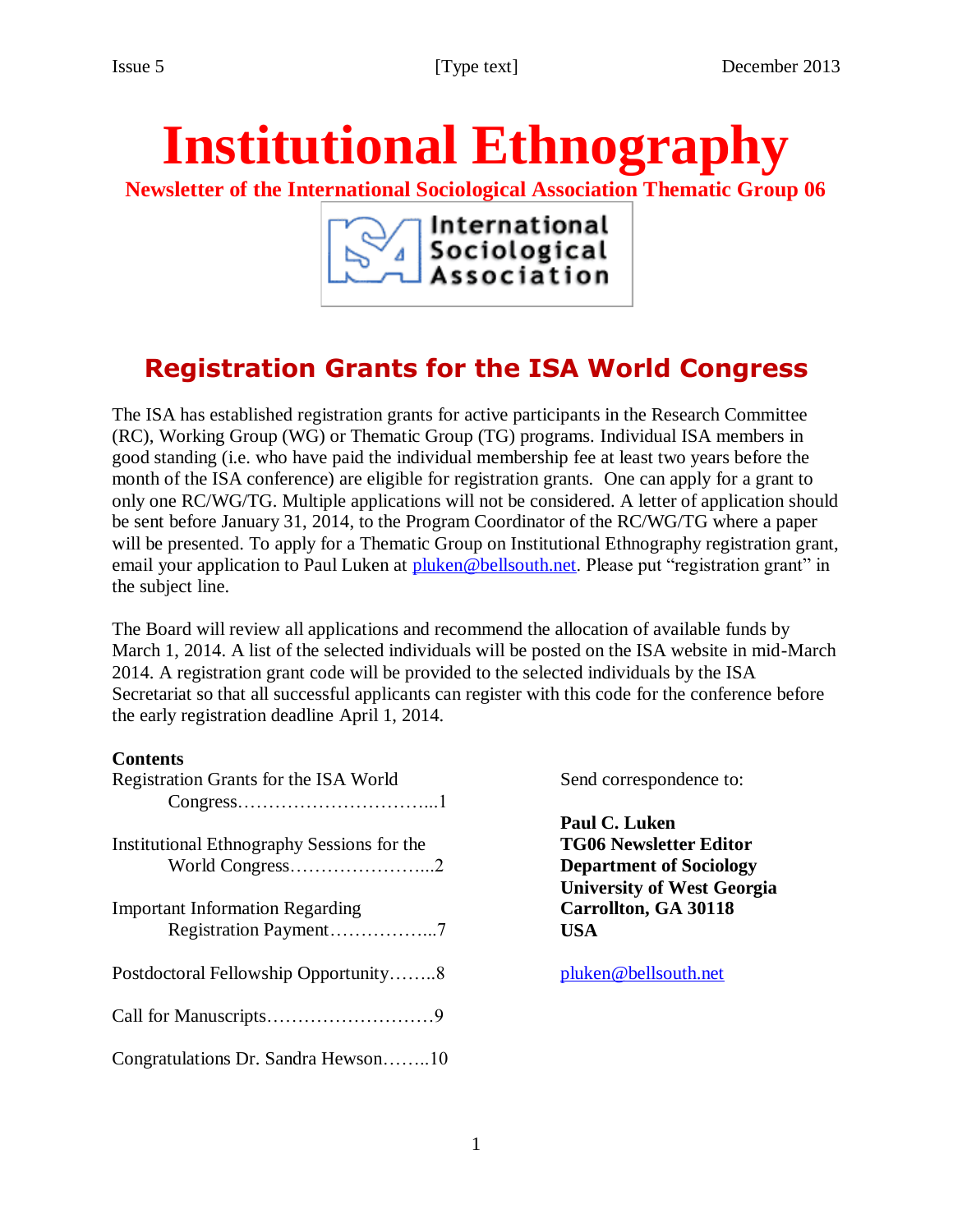# **XVIII ISA WORLD CONGRESS** OF SOCIOLOGY

## **FACING AN UNEQUAL WORLD: CHALLENGES FOR GLOBAL SOCIOLOGY**



13-19 July 2014

# **Institutional Ethnography Sessions for the World Congress**

#### **I. Session Title: Explicating the Ruling Relations of Management**

Session Chair: Paul C. Luken, University of West Georgia, USA Session Organizer: Cheryl Zurawski, University of Regina, Canada

1. "Standardisation, Literacy and School Leadership: The Differential Effects of Policy" **Phillip Cormack**, University of South Australia, Australia **Barbara Comber**, Queensland University of Technology, Australia

2. "'We Want to Report about Everything!' How the Technologies of Results-Based Management Protect the Comfort Zone of Donors in International Development Cooperation" **Christoph Haug**, University of Gothenburg, Sweden

3. "The Work of Producing Quality in Changing Academia from the Standpoint of Junior Female Scholars"

**Rebecca Lund**, Aalto University, Finland

4. "Managing Communication Access in Health Care: Who's in Charge?" **Marjorie DeVault**, Syracuse University, USA

5. "Educational Leadership Blind Spots: How Institutional Ethnography Helps in the Rethinking of Administrative Practice" **Lois Andre-Bechely**, California State University Los Angeles, USA

#### **II. Session Title: Educational Accountability Practices in Systems, Educational Institutions and Homes**

SessionChair: Phillip Cormack, University of South Australia, Australia Session Organizer: Barbara Comber, Queensland University of Technology, Australia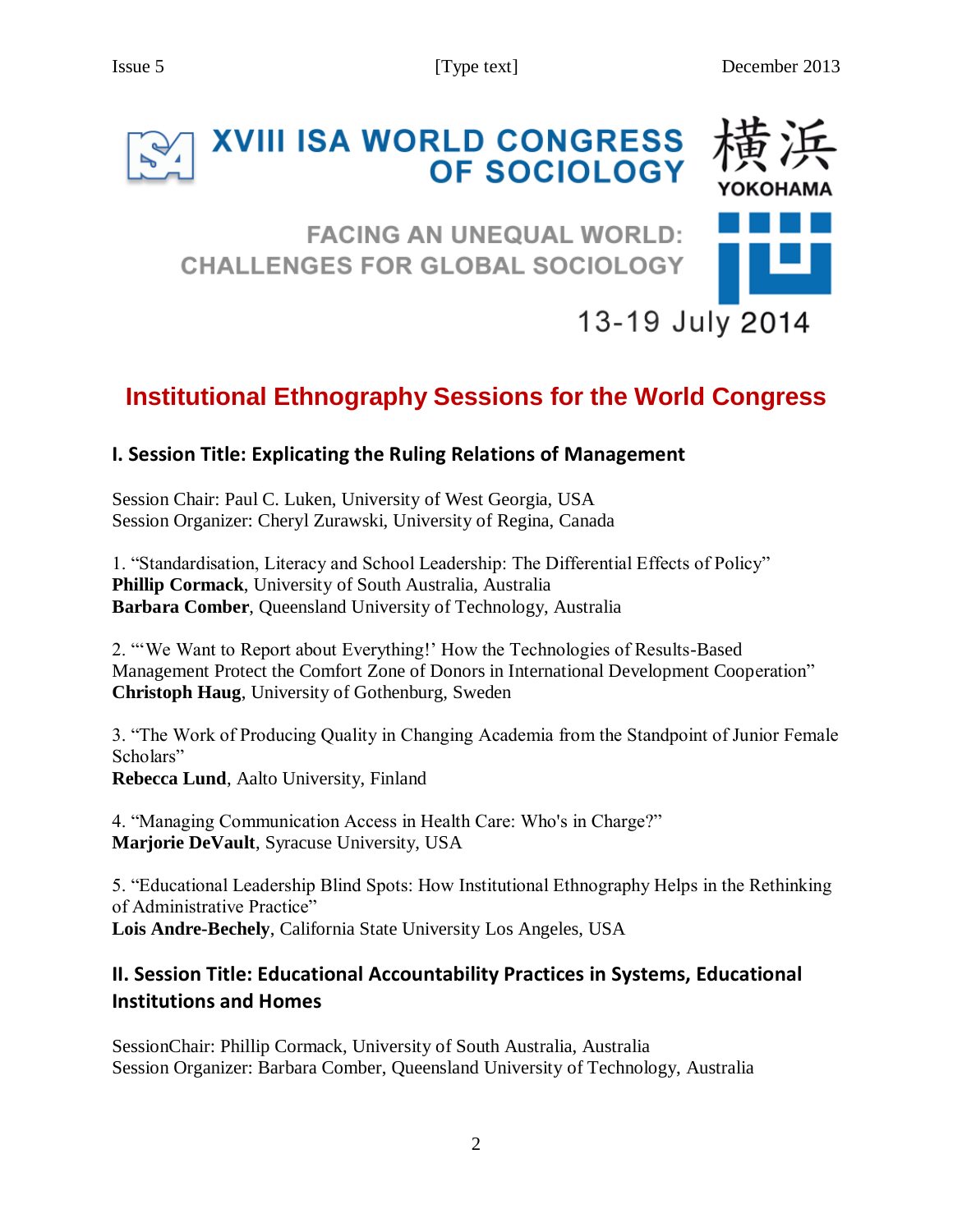1. "Educational Accountability, Safety, and Youth" **Alison Griffith,** York University, Canada **Naomi Nichols,** York University, Canada

2. "Discovering Ideological Codes in the Professional Work of Daycare Personnel" **Ann Christin Nilsen**, University of Agder, Norway

3. "Literacy Leadership and Accountability Practices: Holding Onto Ethics in Ways That Count" **Lyn Kerkham**, University of South Australia, Australia **Barbara Comber**, Queensland University of Technology, Australia

4. "Investigating Teachers' Decision-Making about the Use of Digital Technology in Kindergarten" **Sandra Grant**, Queensland University of Technology, Australia **Susan Danby,** Queensland University of Technology, Australia

5. "Educational Accountability through Database Management Systems: PSIS in Canada" **Lindsay Kerr**, University of Toronto, Canada

6. "Students' Educational Achievements or Practicing of Citizenship: Disjunction or Alternative" **Krystyna Siellawa-Kolbowska**, Warsaw University of Life Sciences, Poland **Krzysztof Kosela**, University of Warsaw, Poland

#### **III. Session Title: Interdisciplinary Applications of Institutional Ethnography**

Session Chair: Lauren Eastwood, State University of New York, College at Plattsburgh, USA Session Organizer: Lois Andre-Bechely, California State University Los Angeles, USA

1. "Health Discourse, Ruling Relations and Work Knowledge" **Shiho Sato**, The Norwegian School of Sport Sciences, Norway

2. "Colonialism, Land Use Planning, and Indigenous Rights: Using Institutional Ethnography to Understand the Colonial Rationalities of Planning in 21st Century Chile" **Magdalena Ugarte**, University of British Columbia, Canada

3. "Contradictory Ruling Regulations in Practice – Empirical Evidence from an Implementation Study on Tolerated Refugees Access to the Vocational Training System in Germany" **Dr. Franziska Schreyer**, Institute for Employment Research, Germany

4. "Can Actor Relational Approach Be Combined with Institutional Ethnography – What Could be the Benefits When Studying Information and Communication Technology Use in Child Welfare?"

**Raija Koskinen**, University of Helsinki, Finland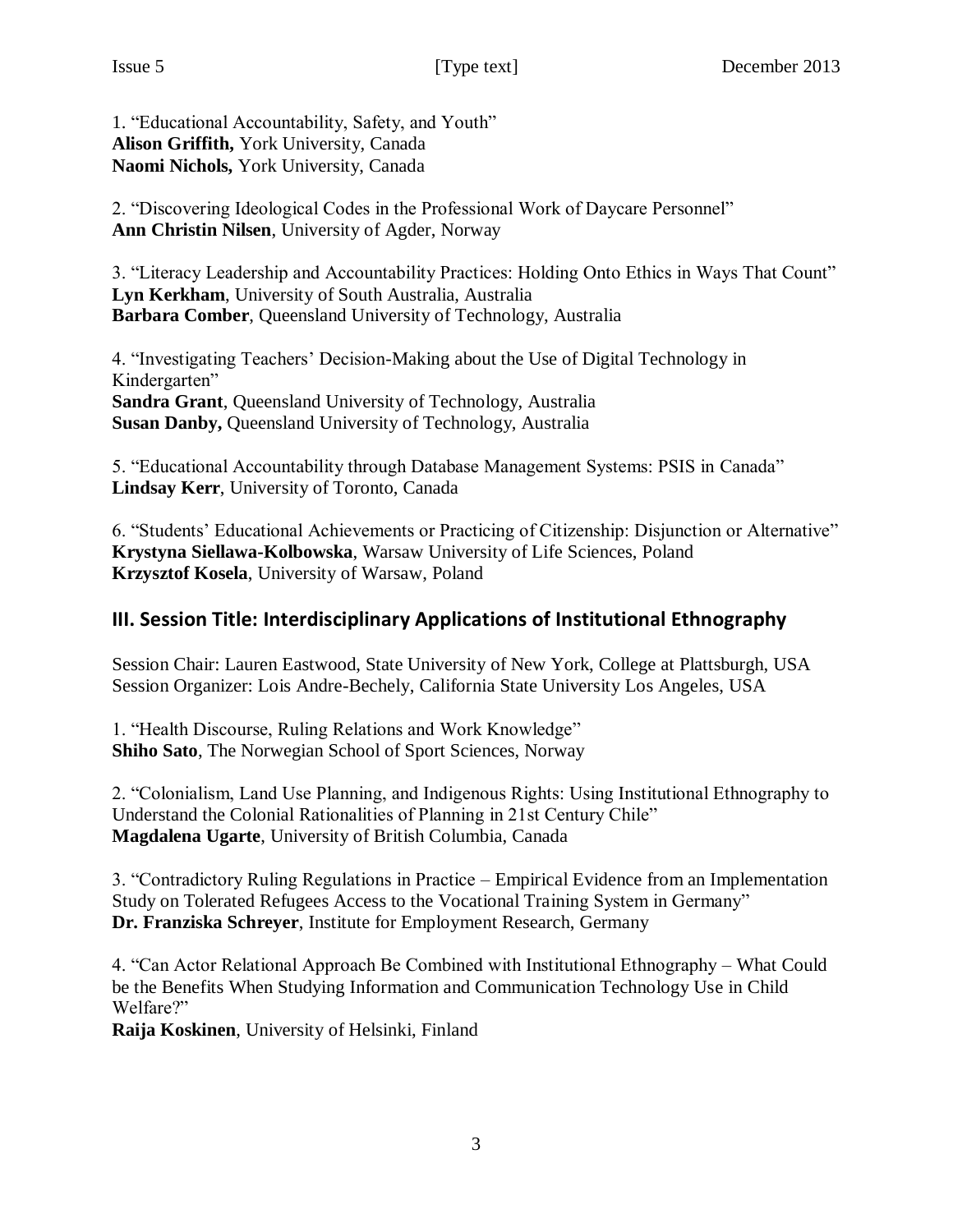5. "Appeasing Community: Unpacking the Ideological Uses of Immigration HIV Test Counseling" **Laura Bisaillon**, University of Toronto Scarborough, Canada

6. "Understanding the Market: An Ethnographic Exploration of the City of London" **Alex Simpson**, University of York, United Kingdom

#### **IV. SessionTitle: Issues and Developments in Institutional Ethnography**

Session Chair: Suzanne Vaughan, Arizona State University, USA Session Organizer: Alison Griffith, York University, Canada

1. "Institutional Ethnography and the Uses of Critical Discourse Analysis" **David Peacock**, University of Queensland, Australia

2. "Institutional Ethnography and the 'New Materialism'" **Liza McCoy**, University of Calgary, Canada

3. "Reflections on the Future Development of Institutional Ethnographic Inquiry" **Eric Mykhalovskiy**, York University, Canada

4. "Institutional Ethnography and STS-Ethnographies" **Maria Duclos Lindstrøm**, University of Copenhagen, Denmark

5. "Discovering Agency, Material Practices & Marginalization – Examples from an Institutional Ethnography on Hidden Disabilities in Working Life" **Maria Norstedt**, University of Lund, Sweden

6. "Institutional Ethnography and Matriztic Sociology: Dilemmas of Exploring the Sacred within Academic Sociology" **Christopher Kindblad**, University of Halmstad, Sweden

#### **V. Session Title: The Language of Research As Problematic: Doing Institutional Ethnography beyond the Ruling of the Mainstream Culture**

Chair and Session Organizer: Sophie Pomerleau, Université McGill, Canada Discussant: Anne Carrier, Centre de recherche sur le vieillissement, Canada

1. "Institutional Ethnography for Oppressed People" **Kjeld Hoegsbro**, Aalborg University, Denmark

2. "Ruling Relations at Work: The Active and Occurring Text in the Everyday Life of a Local School" **Lyn Kerkham**, University of South Australia, Australia **Helen Nixon**, Queensland University of Technology, Australia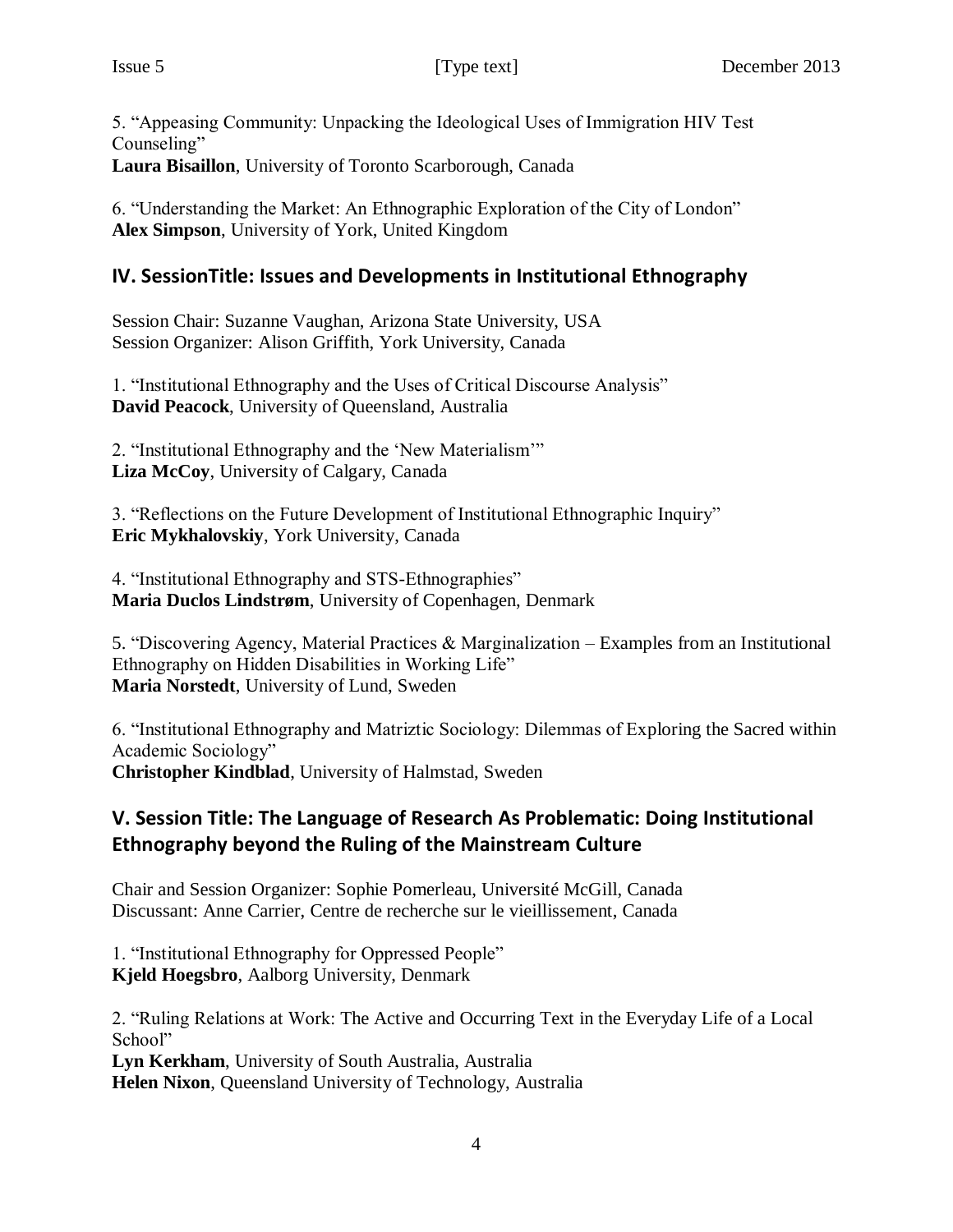3. "Teaching Ourselves and Reviewers Institutional Ethnography in the Process of Publishing" **Suzanne Vaughan**, Arizona State University, USA **Paul C. Luken**, University of West Georgia, USA

4. "What's Another Word for 'Ruling Relations'?: Translating IE Research to Community, Government and Academics in Medicine" **Melody Morton Ninomiya**, Memorial University, Canada

5. "The Fluidity of Texts and Structures: Exploring Institutional Ethnography of the Child Protection System in Dominican Republic" **Henry Parada**, Ryerson University, Canada

#### **VI. Session Title: Locating Institutional Sites of Change: Social Intervention in Times of Crisis and Welfare Restructuring**

Session Chair and Organizer: Naomi Nichols, York University, Canada Session Organizer: Isabella Paoletti, New University of Lisboa, Portugal

1. "Making Trouble: Ruling Relations for Students and Teachers in Non-Academic Pathways" **Catherine Doherty**, Queensland University of Technology, Australia

2. "Teacher Professional Development and School Accountability" **Lana Khong**, Nanyang Technological University, Singapore

3. "Giving Sense to Social Policy Implementation and Its Evaluation Analyzing the Institutional Work: The Case of a French Social Security Local Organization" **Nadia Okbani**, Centre Emile Durkheim, Science Po Bordeaux (EDSP2), France

4. "Inter-Professional Intervention with Older People at Risk of Poverty and Social Exclusion in Portugal" **Isabella Paoletti**, Universidade Nova de Lisboa, Portugal

5. "Reflections on Ethnographic Research in Prison" **Sheethal S. Kumar**, University of Kerala, India

#### **VII. Session Title: The Institutional Challenges of the Legal Frameworks in the Contemporary World**

Session Chair: Leticia Marrone, Universidad Nacional de Avellaneda, Argentina Session Organizer: Laura Ferreno, Universidad Nacional de Avellaneda, Argentina

1. "Working Circumspectly: What Are the Implications for Teaching in Multicultural Australia?" **Margaret Perger**, Deakin University, Australia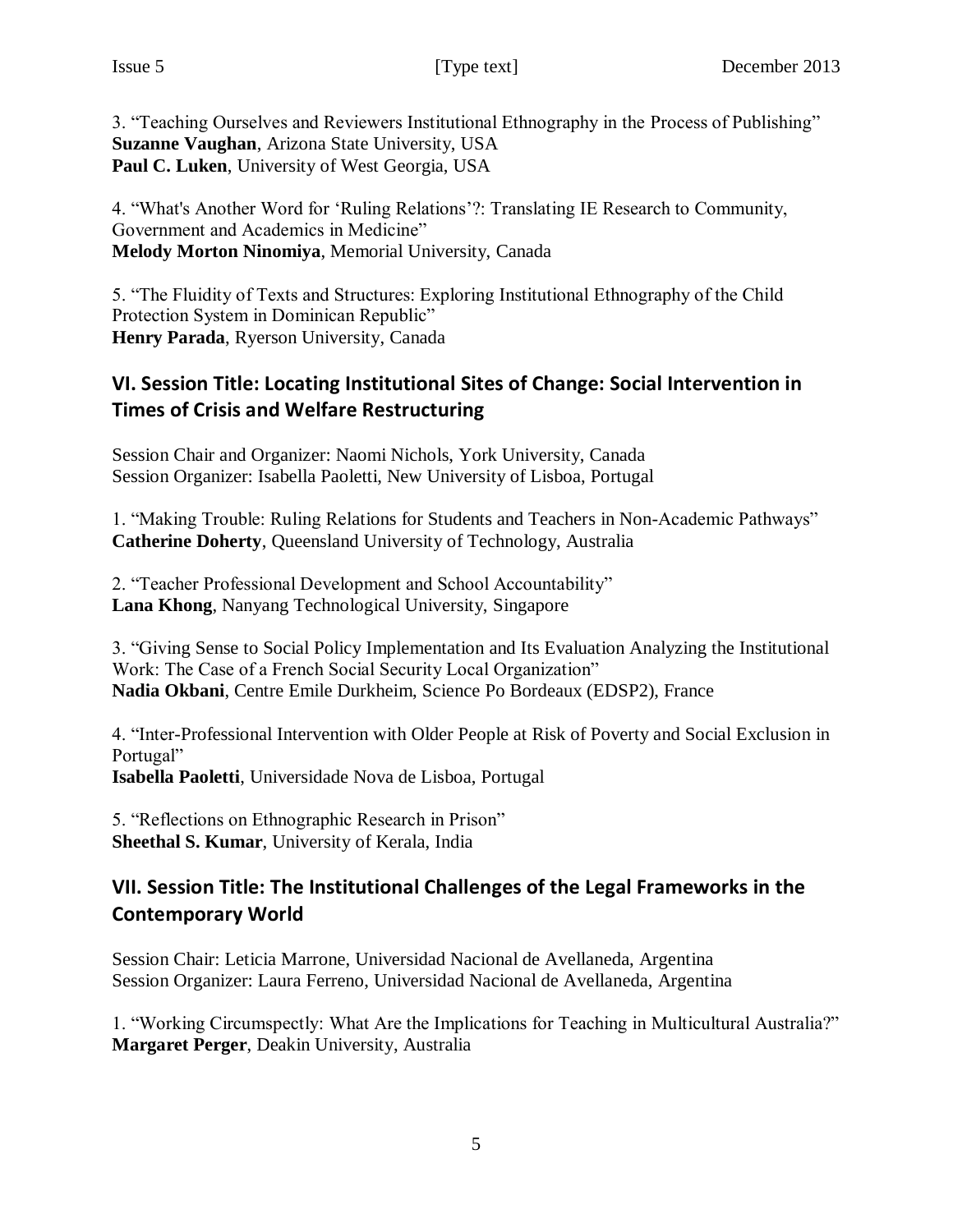2. "Everyday Life of Paniya in School and Community: An Ethnographic Account of Desired Type of Learning"

**Charles Varghese**, University of Kerala, India

3. "The Managerialization of International Collaboration: The Silencing of Social Justice Solidarity"

**Henry Parada**, Ryerson University, Canada

4. "Indigenous Peoples Organizations in Intergovernmental Policy: Conflicts and Strategies for Participation"

**Lauren Eastwood**, State University of New York, College at Plattsburgh, USA

5. "Contested Control: An Institutional Ethnography of Immigration Offices in Germany" **Tobias Eule**, University of Bern, Switzerland

### **VIII. Session Title: The Social Organization of Gendered Relations: Contemporary Perspectives, Global Responses**

Chair and Session Organizer: Alison Fisher, York University, Canada

1. Institutional Ethnography and Critical Methodologies: Exploring the Significance of Feminist Praxis for Activist Research **Nancy Naples**, University of Connecticut, USA

2. "Reflecting on Work Practices: Possibilities for Dialogue and Collaborative Knowledge Production in Institutional Ethnography" **Riikka Homanen**, University of Tampere, Finland

3. "The Realpolitik of Sexual Assault: Cartographies of Gender, Consent, Standpoint and University 'Hookup Cultures'" **Jason Laker**, San Jose State University, USA **Erica Boas**, San Jose State University, USA

4. "The United Nations Security Council Discourse on Women, Peace and Security" **Izadora Xavier**, Centre de Recherche Sociologique et Politique de Paris, Equipe Genre Travail Mobilité (CRESPPA- GTM), Université Paris 8, France

5. "Gendering Responsibility: Work Practices and Institutional Responses to Intimate Partner Violence in Finland and in Russia" **Tuija Virkki**, University of Jyväskylä, Finland **Maija Jäppinen**, University of Helsinki, Finland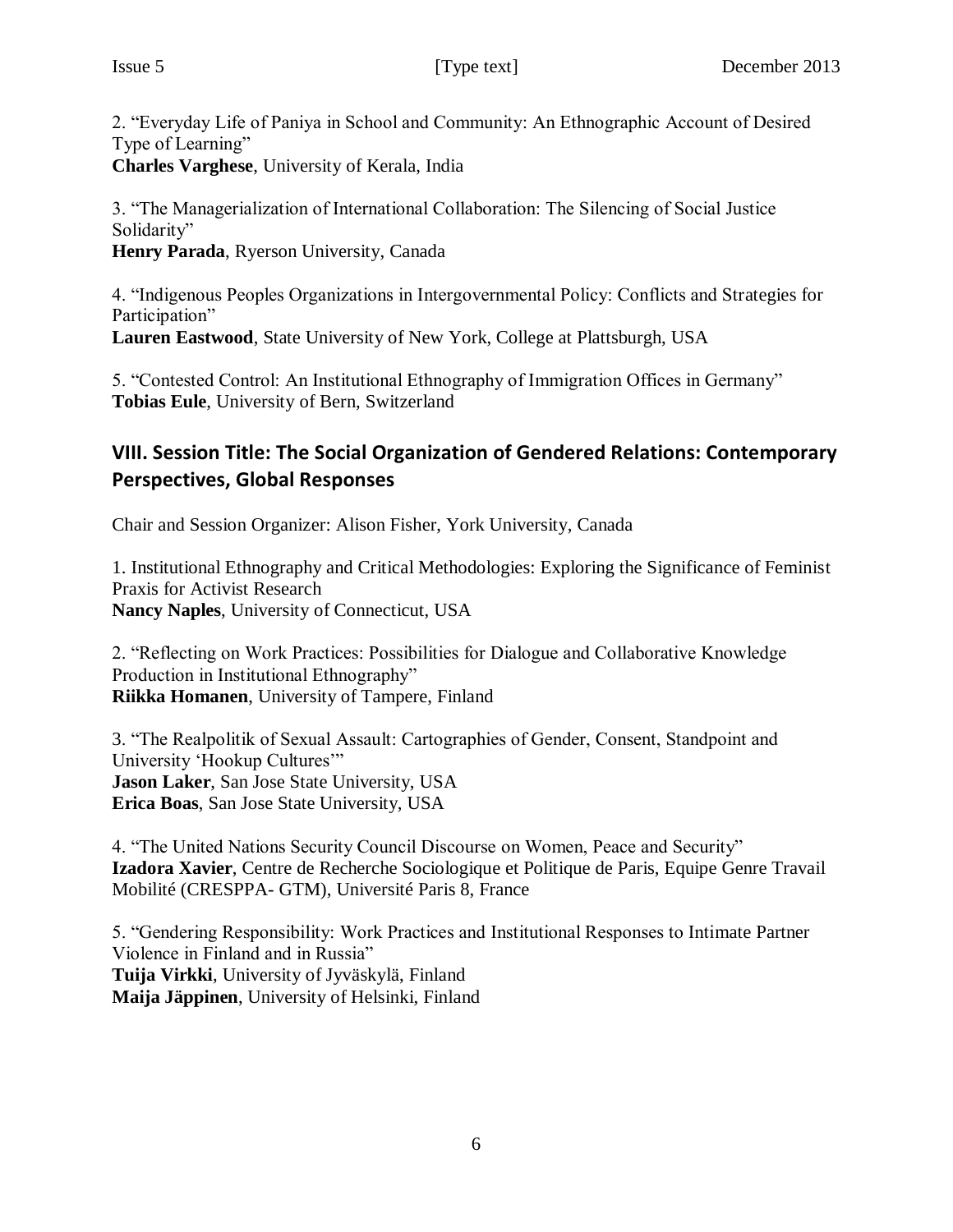#### **IX. Session Title: When Western IE Meets Eastern Culture of Care**

Session Chair and Discussant: Marjorie DeVault, Syracuse University, USA Session Organizer: Frank T.Y. Wang, National Chengchi University, Taiwan

1. "Navigating Domestic Violence Protection Law by Immigrant Wives in Taiwan" **Wen-hui Anna Tang**, National Sun Yat-sen University, Taiwan

2. "Living in the Gray Zone: State's in/Exclusion of Live-in Migrant Care Workers in Taiwan" **Li-Fang Liang**, National Yang-Ming University, Taiwan

3. "How Indigenous People Are Excluded from Caring for Their Children?" **Frank T.Y. Wang**, National Chengchi University, Taiwan

4. "Charity and Social Exclusion in Taiwanese Education System for Disabled Students" **Heng-hao Chang**, National Taipei University, Taiwan

## **Important Information Regarding Registration Payment**

In order to be included in the program the participants (presenters, chairs, discussants, etc.) need to pay registration fees by **April 1, 2014**. If not registered, their names will not appear in the Program Book and in the Abstracts Book.

In the case of a co-authored paper, in order for a paper to appear in the program, at least one co-author should pay the registration fee by the early registration deadline April 1, 2014; the names of other co-authors will be listed as well.

If other co-authors wish to attend the conference, they must pay the registration fee.

For online registration go to the following:

<https://isaconf.confex.com/isaconf/wc2014/registration/call.cgi>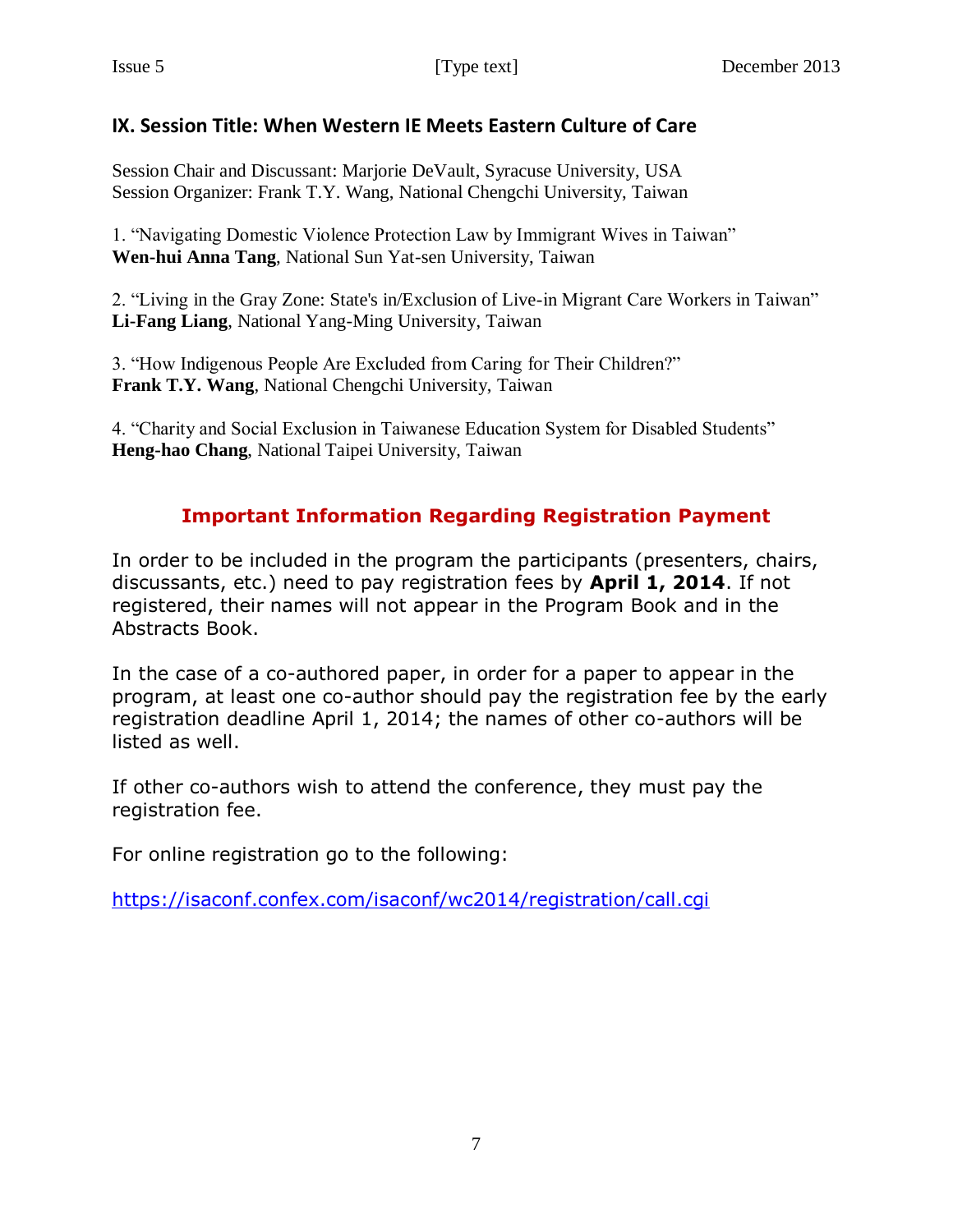## Postdoctoral Fellowship Opportunity for Institutional Ethnographer at Memorial University of Newfoundland

#### **Postdoctoral Fellow Position**, Division of Community Health and Humanities, Faculty of Medicine, **Memorial University**

The CIHR Team Grant-funded project "Advancing Primary Healthcare for Persons Living with HIV in Canada" (LHIV) is seeking candidates for a postdoctoral fellowship position. The LHIV Innovation Team includes key researchers, policy makers, health professionals, trainees, HIV clinic managers and networks, and people living with HIV in Newfoundland and Labrador, Manitoba and Ontario. The goal of the LHIV project is to conduct the foundational work required to shift the majority of HIV care to the primary healthcare community, while maintaining essential ties to specialist HIV care.

Researchers from Memorial University are contributing to an analysis of ethical issues that emerge in the treatment of people with HIV in the primary care context. The postdoctoral fellow will use an institutional ethnography approach to exploring emergent ethical issues in HIV and primary care in clinics in St. John's NL, as well as in sites in Ontario and Manitoba.

The successful candidate will have a PhD in a medical social sciences field (e.g. medical anthropology, medical sociology, medical geography, community health, nursing, social work) with experience in conducting qualitative research and experience with institutional ethnography. Personal and/or professional knowledge of HIV would be an asset. This position is a 2 year postdoctoral fellowship with a stipend of \$40,000 per year. Additional funding is set aside for travel associated with research. All funding is subject to budgetary approval. The Fellow will be based in St. John's NL during the first year, and will be based in Toronto during the second year, with extended fieldwork visits to Winnipeg and possibly Ottawa. The start date for the fellowship is September 1 2014. The deadline for applications is **March 1 2014**. For more information contact Dr. Chris Kaposy, Assistant Professor of Health Care Ethics, Memorial University, [christopher.kaposy@med.mun.ca,](mailto:christopher.kaposy@med.mun.ca) 709-777-2338.

To apply for the position, send the following via email to [christopher.kaposy@med.mun.ca](mailto:christopher.kaposy@med.mun.ca) by March 1 2014:

- A cover letter outlining your interests and qualifications for this Postdoctoral Fellowship
- A detailed curriculum vitae
- The names and contact details of 3 references (who will only be contacted if the candidate is shortlisted)
- A writing sample

In addition, please send an official transcript of your doctoral studies to: Chris Kaposy Division of Community Health and Humanities MUN Faculty of Medicine Health Sciences Centre, Room 2830 300 Prince Philip Drive St. John's NL, A1B 3V6

*All qualified candidates are encouraged to apply; however, Canadian citizens and permanent residents will be given priority. Memorial University of Newfoundland is committed to employment equity and encourages applications from qualified women and men, visible minorities, aboriginal people and persons with disabilities.*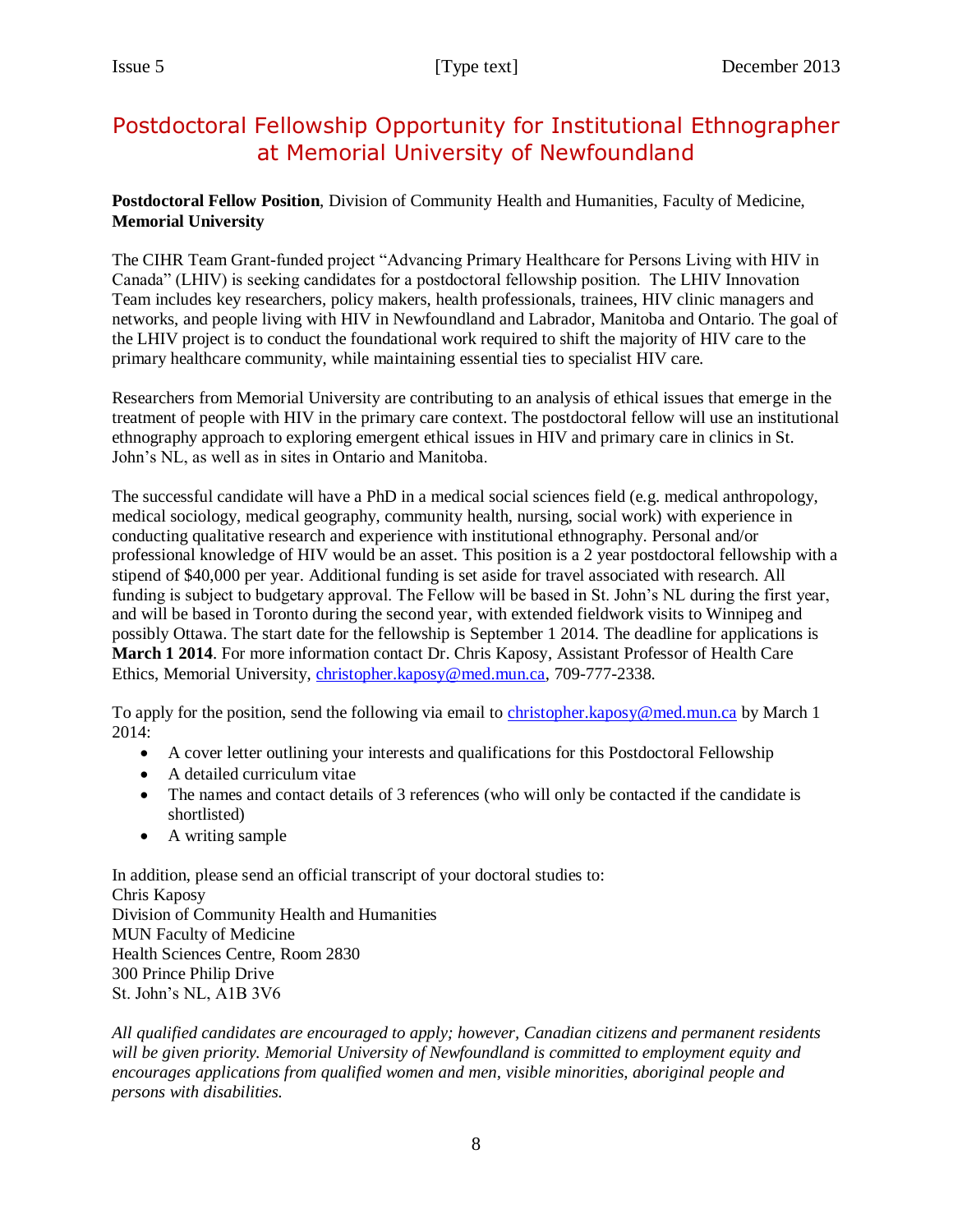# **Call for Manuscripts**

# **"New Scholarship in Institutional Ethnography"**

## **A special issue of the** *Journal of Sociology and Social Welfare*

For this issue we are soliciting innovative work by new authors. We will feature those scholars and social activists who are relative newcomers with respect to publishing and whose work extends institutional ethnography by using novel approaches to data collection and analysis or that focuses on areas that have not been investigated previously. We hope to highlight the up and coming generation of IE practitioners and their work. Submissions should also be appropriate for *JSSW*, an English language journal that "promotes the understanding of social welfare by applying social science knowledge, methodology and technology to problems of social policy, politics, the social ecology, and social services." This includes a wide array of topics of interest to institutional ethnographers.

The deadline for submissions is January 31, 2014. Electronic copy can be sent to [pluken@westga.edu.](mailto:pluken@westga.edu) Please put "IE JSSW" in the subject line of your email. Submissions will be peer reviewed. Only submit material that has neither been published nor is being considered for publication elsewhere. Manuscripts should be prepared according to JSSW guidelines that are copied below.

#### **Preparation**

Articles should be typed in a 12-point font, double-spaced (including the abstract, indented material, footnotes, and references), with one-inch margins on all sides. Tables may be submitted single-spaced. Please provide a running head and keywords with manuscript. Include tables and figures in the same document as the narrative. Keep identifying information out of the narrative. Put identifying information in a separate document with full contact information and any acknowledgments. Aim for approximately 18 pages, not counting tables and references. Avoid footnotes and endnotes if possible. Overall style should conform to that found in the Publication Manual of the American Psychological Association.

#### **Indexing and Abstracting**

Applied Social Sciences Index and Abstracts Psychological Abstracts Social Work Research & Abstracts Sociological Abstracts

#### **Guest Editors**

Paul C. Luken Dept. of Sociology University of West Georgia Suzanne Vaughan School of Social and Behavioral Sciences Arizona State University